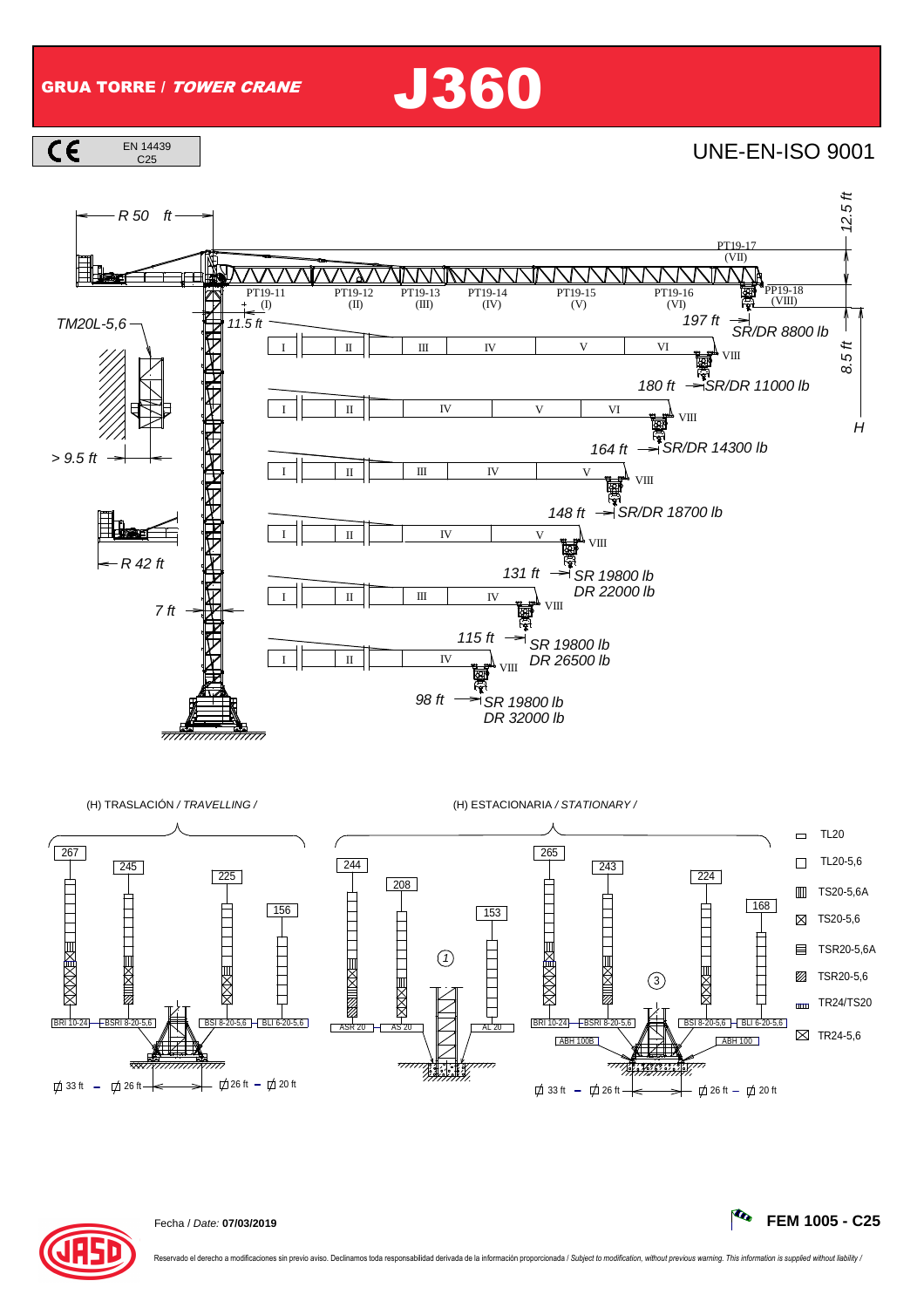| <b>CARGAS / LOADS</b><br><b>J360</b> |                            |                                                    |             |             |             |             |             |       |       |       |      |
|--------------------------------------|----------------------------|----------------------------------------------------|-------------|-------------|-------------|-------------|-------------|-------|-------|-------|------|
| مہم<br>SR/DR (lb)                    |                            | Cargas máximas / Maximum loads                     |             |             |             |             |             |       |       |       |      |
|                                      |                            | Single Reeving / Double Reeving - 19800/39700 (lb) |             |             |             |             |             |       |       |       |      |
| <u>kan</u>                           | 19800/39700                | Alcance del gancho [ft] / Hook reach [ft]          |             |             |             |             |             |       |       |       |      |
| [ft]                                 | $\mathsf{lb}\ \omega$ (ft) | 49                                                 | 66          | 82          | 98          | 115         | 131         | 148   | 164   | 180   | 197  |
| 197                                  | 102/55                     | 19800/39700                                        | 19800/32500 | 19800/25400 | 19800/20700 | 17300       | 14700       | 12800 | 11200 | 9900  | 8800 |
| 180                                  | 111/59                     | 19800/39700                                        | 19800/35600 | 19800/27900 | 19800/22800 | 19100       | 16300       | 14200 | 12400 | 11000 |      |
| 164                                  | 125/7                      | 19800/39700                                        | 19800/39700 | 19800/31700 | 19800/25900 | 19800/21800 | 18700       | 16300 | 14300 | --    |      |
| 148                                  | 140/75                     | 19800/39700                                        | 19800/39700 | 19800/36200 | 19800/29600 | 19800/25000 | 19800/21500 | 18700 |       |       |      |
| 131                                  | 131/77                     | 19800/39700                                        | 19800/39700 | 19800/37100 | 19800/30400 | 19800/25600 | 19800/22000 |       |       |       |      |
| 115                                  | 115/79                     | 19800/39700                                        | 19800/39700 | 19800/38300 | 19800/31400 | 19800/26500 |             |       |       |       |      |
| 98                                   | 98/81                      | 19800/39700                                        | 19800/39700 | 19800/39000 | 19800/32000 |             |             |       |       |       |      |



| <b>LASTRES INFERIORES / LOWER BALLASTS</b><br><b>J360</b> |                    |        |  |        |        |        |        |
|-----------------------------------------------------------|--------------------|--------|--|--------|--------|--------|--------|
| <b>BRI 10-24</b>                                          | H(f <sub>t</sub> ) | 231    |  | 249    |        | 267    |        |
|                                                           | $P$ (lb)           | 105800 |  | 158700 |        | 211600 |        |
| <b>BSRI 8-20-5.6</b>                                      | H(f <sub>t</sub> ) | 208    |  | 227    |        | 245    |        |
|                                                           | $P$ (lb)           | 158700 |  | 211600 |        | 264600 |        |
| <b>BSI 8-20-5,6</b>                                       | H(f <sub>t</sub> ) | 170    |  | 188    | 206    |        | 225    |
|                                                           | $P$ (lb)           | 105800 |  | 132300 | 158700 |        | 185200 |
| BLI 6-20-5.6                                              | H(f <sub>t</sub> ) | 83     |  | 120    |        | 168    |        |
|                                                           | P (Ib)             | 158700 |  | 185200 |        | 238100 |        |

H: Altura bajo gancho / Height under hook<br>Para alturas intermedias tomar el lastre correspondiente a la altura superior */ For intermediate heights take the ballast corresponding to the higher height* 

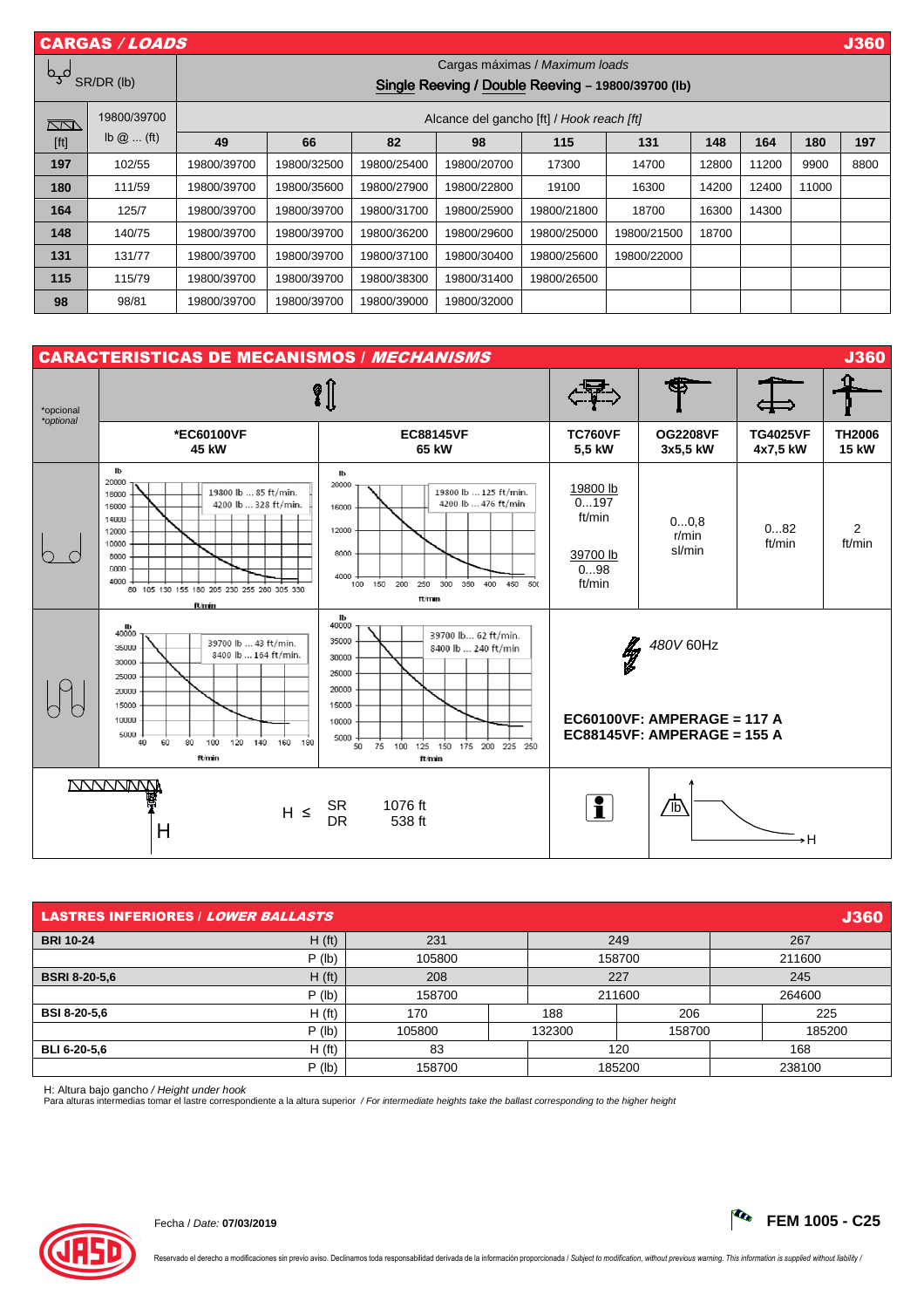| <b>LISTA DE EMBARQUE / PACKING LIST</b>                                                                                             |                                                                                                      |                                                                                    |                                                              |                                                      |                                                      | <b>J360</b>                                                    |
|-------------------------------------------------------------------------------------------------------------------------------------|------------------------------------------------------------------------------------------------------|------------------------------------------------------------------------------------|--------------------------------------------------------------|------------------------------------------------------|------------------------------------------------------|----------------------------------------------------------------|
| <b>DENOMINACIÓN / DENOMINATION</b>                                                                                                  |                                                                                                      |                                                                                    | $L$ [ft]                                                     | A [ft]                                               | $H$ [ft]                                             | P / W[lb]                                                      |
| Torre inferior<br>Lower tower                                                                                                       | TLI20-5,6<br>TSI20-5,6<br>TSRI20-5,6<br>TRID24-5,6                                                   | I<br>$\rightarrow$ A                                                               | 19.3<br>19.6<br>19.7<br>19.7                                 | 7.6<br>7.6<br>7.4<br>10.5                            | 7.7<br>7.8<br>7.4<br>10.5                            | 9330<br>11880<br>14470<br>18520                                |
| Torre<br>Tower                                                                                                                      | <b>TL20</b><br>TL20-5,6<br>TS20-5,6<br>TSR20-5,6<br>TSR20-5,6A<br>TS20-5,6A<br>TR24-5,6<br>TRD24-5,6 |                                                                                    | 13.7<br>19.3<br>19.6<br>19.7<br>19.4<br>19.6<br>19.7<br>19.6 | 7.2<br>7.6<br>7.6<br>7.4<br>7.8<br>7.8<br>9.1<br>9.0 | 7.5<br>7.7<br>7.8<br>7.4<br>7.6<br>7.6<br>9.3<br>7.5 | 4620<br>6480<br>7950<br>9400<br>8020<br>9310<br>10200<br>11310 |
| Torre asiento pista + base punta de torre + orientación<br>Slewing table + tower head base + slewing mechanism                      |                                                                                                      | ⊢A<br>∽                                                                            | 17.5                                                         | 8.2                                                  | 8.3                                                  | 17750                                                          |
| Punta de torre<br><b>Tower</b> head                                                                                                 |                                                                                                      |                                                                                    | 12.0                                                         | 6.5                                                  | 6.5                                                  | 5730                                                           |
| Torre asiento pista + base punta de torre + orientación<br>Slewing table + tower head base + slewing mechanism                      |                                                                                                      | -A -                                                                               | 26.6                                                         | 8.2                                                  | 8.3                                                  | 23480                                                          |
| PT19-11<br>PT19-12+Tr<br>PT19-13<br>PT19-14<br>Tramo de pluma<br>PT19-15<br><b>Jib section</b><br>PT19-16<br>PT19-17<br>PP19-18     | Ш                                                                                                    | IV<br>$\vee$<br>VI<br>Ш<br>VII<br><u>AVVVVVVVVVVVVVVVVVVVVVVVVVVVVVVV</u><br>VIIII | 33.4<br>33.5<br>17.3<br>33.5<br>33.5<br>33.4<br>16.9<br>2.2  | 5.7<br>5.2<br>5.2<br>5.2<br>5.2<br>5.2<br>5.2<br>5.7 | 7.2<br>7.3<br>7.2<br>6.6<br>6.6<br>6.6<br>6.6<br>2.2 | 5830<br>6650<br>3030<br>5270<br>3560<br>2950<br>1270<br>390    |
| Tirante sostén pluma<br>Jib support tie                                                                                             |                                                                                                      |                                                                                    | 21.5                                                         | 5.9                                                  | 1.1                                                  | 5000                                                           |
| Contrapluma II con mecanismos (sin cable) y plumín<br>auxiliar<br>Counterjib II with mechanism (without rope), and auxiliary<br>jib |                                                                                                      | пĤ<br>Ŧ                                                                            | 39.3                                                         | 6.9                                                  | 7.7                                                  | 16610                                                          |
| Contrapluma I<br>Counterjib I                                                                                                       |                                                                                                      |                                                                                    | 8.3                                                          | 6.3                                                  | 1.9                                                  | 2110                                                           |
| Polipasto<br>Hook assembly                                                                                                          | SR/DR                                                                                                | ۰A                                                                                 | 4.5                                                          | 1.3                                                  | 5.4                                                  | 1120                                                           |
| Carro<br>Trolley                                                                                                                    | SR/DR                                                                                                |                                                                                    | $7.2\,$                                                      | 7.8                                                  | $6.0\,$                                              | 1970                                                           |
| Plataforma y cabina (2 x 1,5)<br>Platform and cabin                                                                                 |                                                                                                      |                                                                                    | 11.5                                                         | 6.8                                                  | 7.9                                                  | 2390                                                           |
| Contrapeso<br>Counterweight <sup>5</sup>                                                                                            | Lastre<br><b>Ballast</b>                                                                             | н                                                                                  | 12.5<br>12.5<br>12.5                                         | 1.9<br>0.9<br>0.6                                    | 4.9<br>4.9<br>4.9                                    | 13230<br>6610<br>4410                                          |
| Transporte torre de montaje<br>Jacking cage transport                                                                               | TM20L-5,6                                                                                            |                                                                                    | 31.3                                                         | 6.8                                                  | 8.3                                                  | 12500                                                          |



.

Fecha / Date: **07/03/2019 FEM 1005 - C25**

Reservado el derecho a modificaciones sin previo aviso. Declinamos toda responsabilidad derivada de la información proporcionada / Subject to modification, without previous warning. This information is supplied without lia